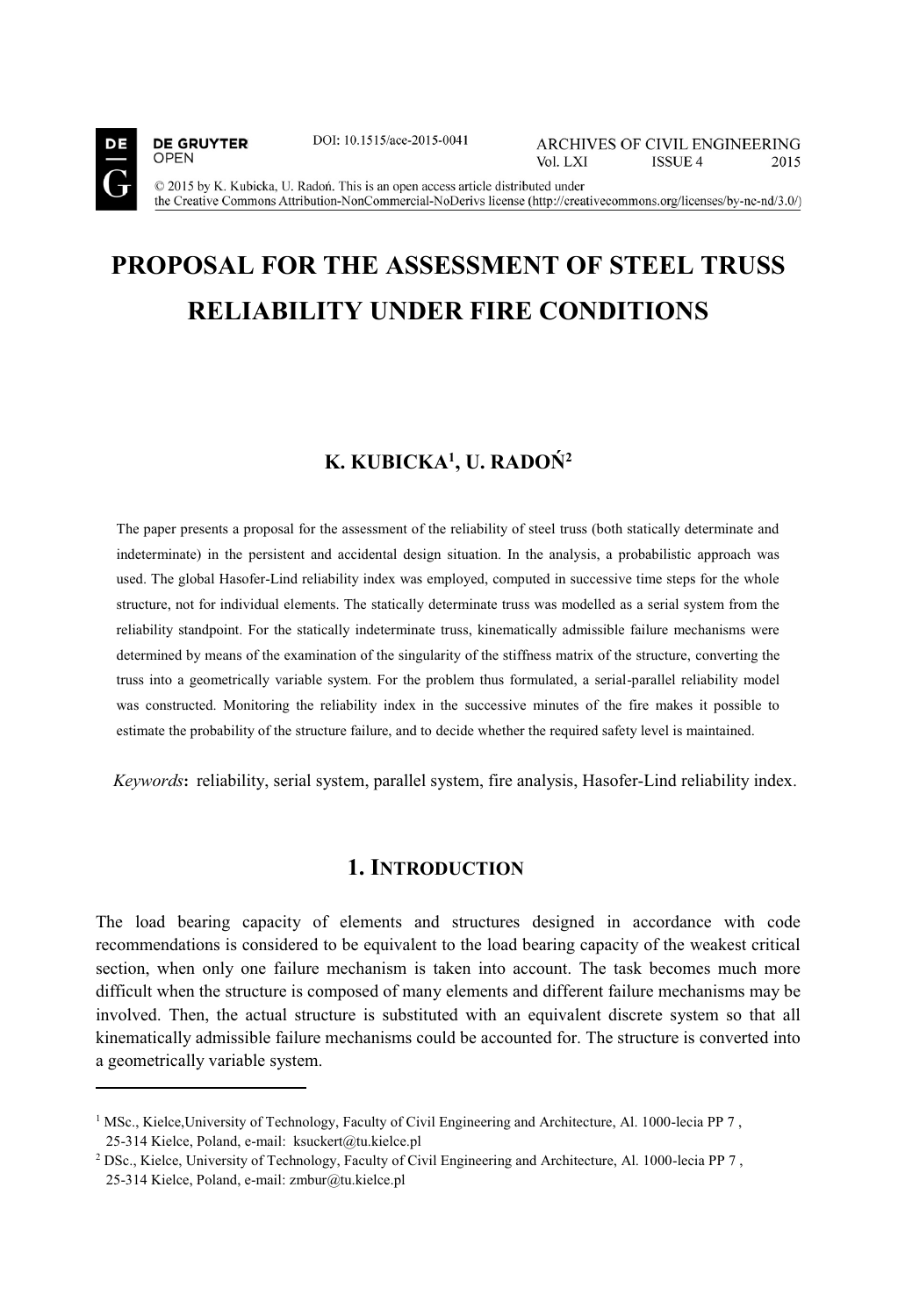As regards building structures, serial (structures, usually statically determinate, in which one failure mechanism is found), parallel and mixed systems are considered. The present study is an attempt at assessing the reliability of a steel structure by modelling the reliability both in regular operation, and also under fire conditions.

Steel structures are extremely sensitive to high temperatures, which is confirmed by fire analyses. With an increase in temperature of fire gases, steel mechanical properties, namely yield strength and modulus of elasticity are reduced, which leads directly to a decrease in the bearing capacity.

## **2. DESIGN OF STEEL STRUCTURES UNDER FIRE CONDITIONS**

Steel is a widely used material in structures because of its advantageous properties, mainly mechanical ones. Steel, however, has some drawbacks. The major, the most serious one, is steel extremely low resistance to high temperatures. Steel substantial vulnerability to fire temperatures results from the fact that its properties significantly deteriorate with an increase in temperature. The most important mechanical properties of steel include yield strength and modulus of elasticity. Fig. 1 shows curves developed by various researches to describe changes in steel mechanical properties with an increase in temperature [1]. A decrease in the values of mechanical parameters leads directly to a reduction in the load bearing capacity, which finally results in the ultimate limit state being exceeded.



Fig.1. Mechanical properties of steel at fire temperatures.

The design of steel structures for fire conditions can be made in accordance with three methods, namely bearing capacity, temperature and time [Fig.2]. For each of these methods, it is necessary to know the temperature of fire gases, which is obtained from fire curves. When the temperature of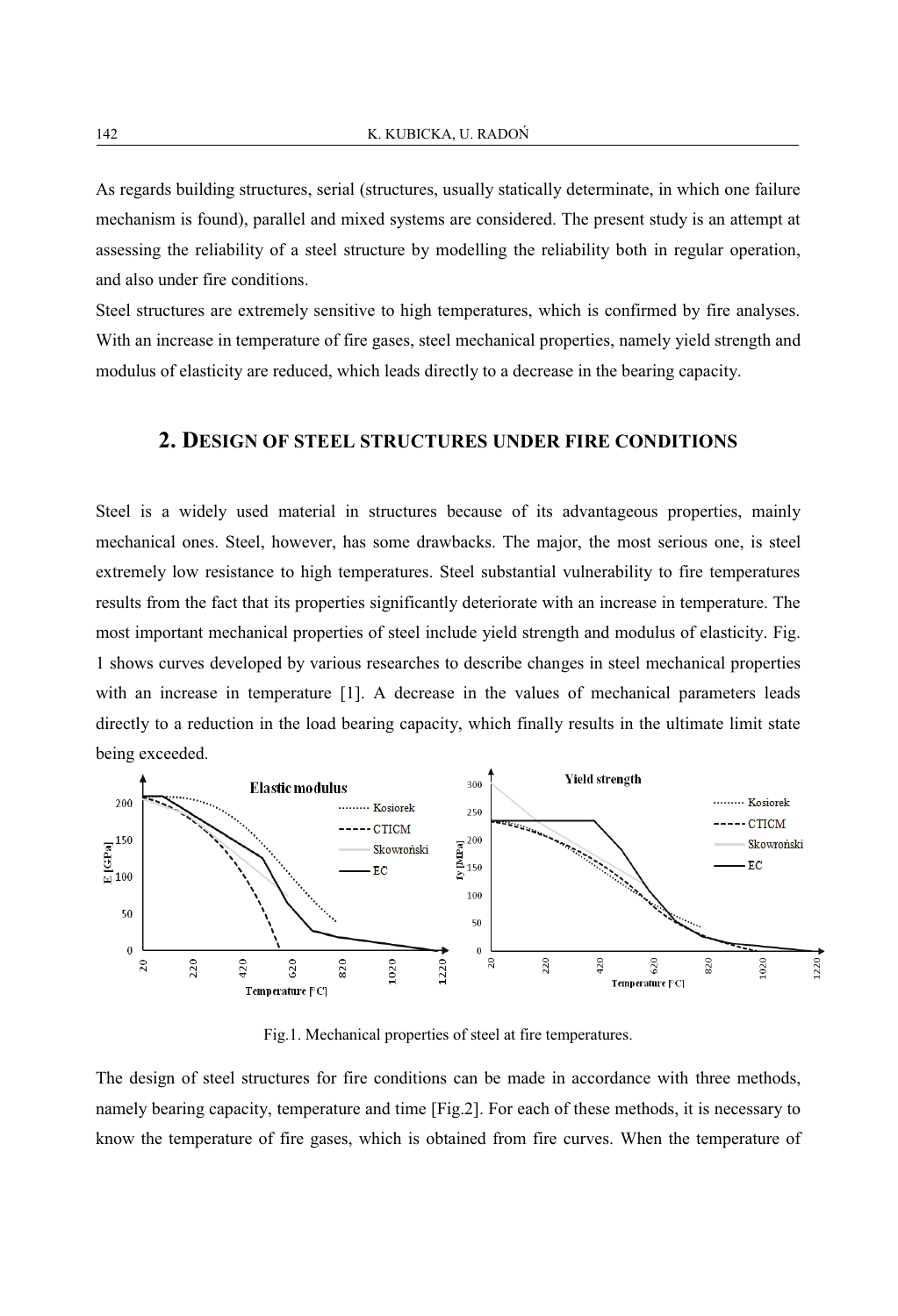fire gases is known, it is possible to determine the temperatures reached by individual bars, and then compare those with the critical temperature.

In the present study, the fire analysis was performed using the standard fire curve. The critical temperature, the temperature of insulated and uninsulated elements were calculated according to [1,2].



Fig.2. Methods of the fire analysis

For fire conditions, the formulas that allow the determination of forces produced in bars by loads become modified compared with the regular design. In trusses, which are analysed in the present study, only axial forces are generated, therefore the formulas that are provided are these for the bearing capacity of tension and compression elements. These values were calculated according to formulas from Eurocodes [1,3]. In fire analyses, not only the bearing capacity but also the effect of actions is reduced in accordance with [2].

# **3. RELIABILITY ANALYSIS**

#### **3.1. RELIABILITY OF AN ELEMENT**

The reliability of an element  $R(\omega)$  is defined as the probability that the bearing capacity of an element N(ω) will be greater than the effect of actions E(ω):  $R(\omega) = Pr\{N(\omega) > E(\omega)\}\.$  It is assumed in the study that both the bearing capacity of an element and the effect of actions have normal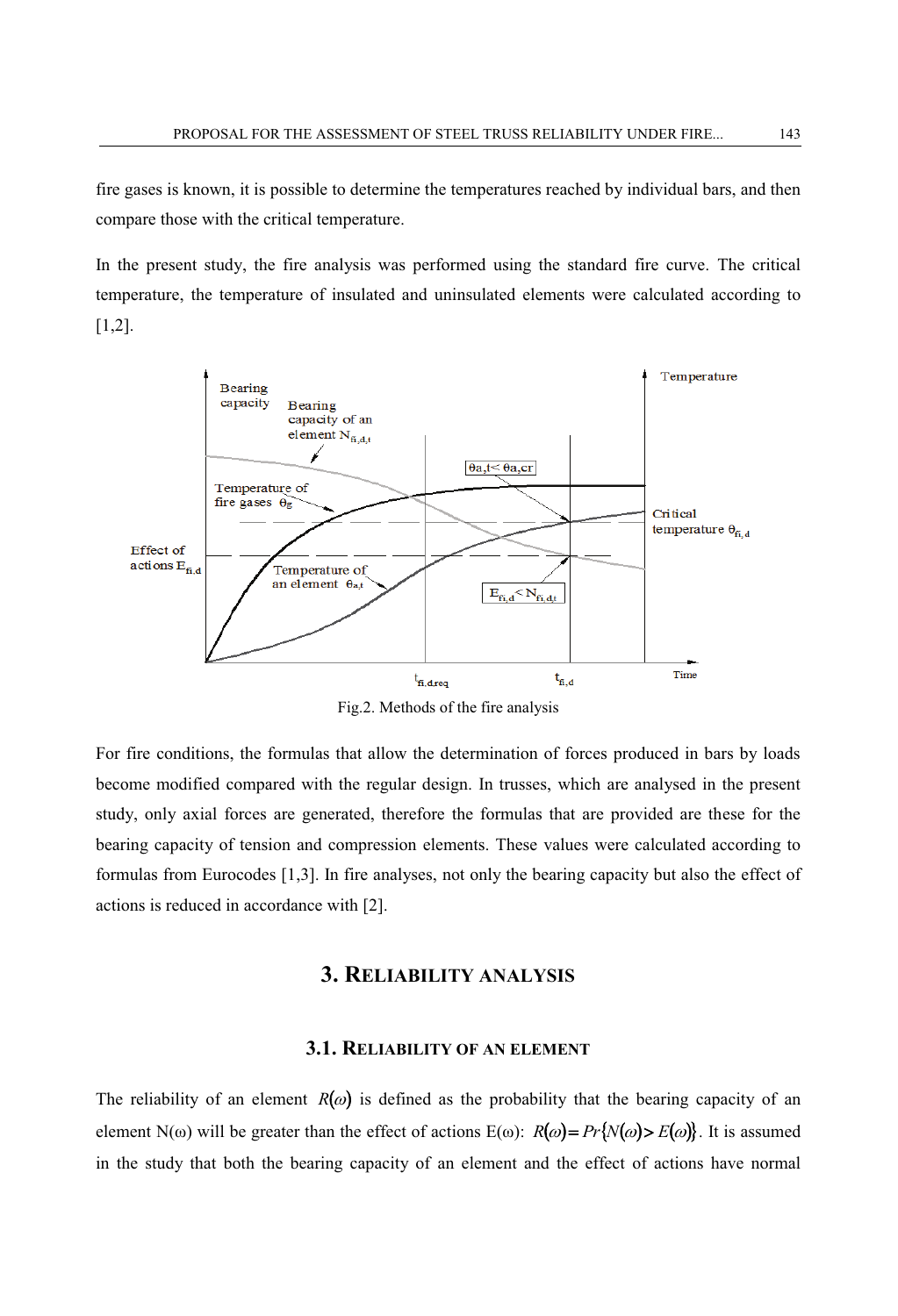distribution (Fig.3a) and are characterised by standard deviation ( $\sigma_{E, \sigma_N}$ ) and the expected value ( $\mu_E$ , μ<sub>N</sub>). Value μz, marked in Fig. 3a, is the expected value of the safety margin  $Z(\omega)$ , which is defined as follows:  $Z(\omega) = N(\omega) - E(\omega)$ 



Fig.3. Distribution of the bearing capacity, of the effect of actions (a) and of the safety margin (b)

As it was assumed in the study that the bearing capacity and the effect of actions have normal distribution, the safety margin also has normal distribution. Thus, the expected value ( $\mu$ <sub>Z</sub>) and standard deviation ( $\sigma$ <sub>Z</sub>) of the safety margin and the reliability index for the i-th element can be expressed as follows:  $\mu_Z = \mu_N - \mu_E$ ,  $\sigma_Z = \sqrt{\sigma_N^2 + \sigma_E^2}$ ,  $t_i = \frac{\mu_{Zi}}{\sigma_{Zi}}$  $t_i = \frac{\mu_{Zi}}{\sigma_{Zi}}$ .

If the reliability index  $t_i$  is known, it is possible to compute the probability of the element failure  $(P_f)$  and the reliability for a single element  $(R_i)$ :  $P_f = \Phi(-t_i)$ ,  $R_i = I - P_f$ , where  $\Phi(\cdot)$ - the Laplace function.

#### **3.2. RELIABILITY OF THE SYSTEM**

Three main models, namely serial, parallel and mixed, are used to evaluate the reliability of the system. The serial system is appropriate for structures that are statistically determinate. It should be noted that in the serial system, a failure of one element is equivalent to the failure of the whole structure. The reliability of structures, the static scheme of which is compliant with the serial system, is computed according to the formula [4]:

$$
R = \prod_{i=1}^{n} R_i = R_1 R_2 ... R_n
$$
\n(3.1)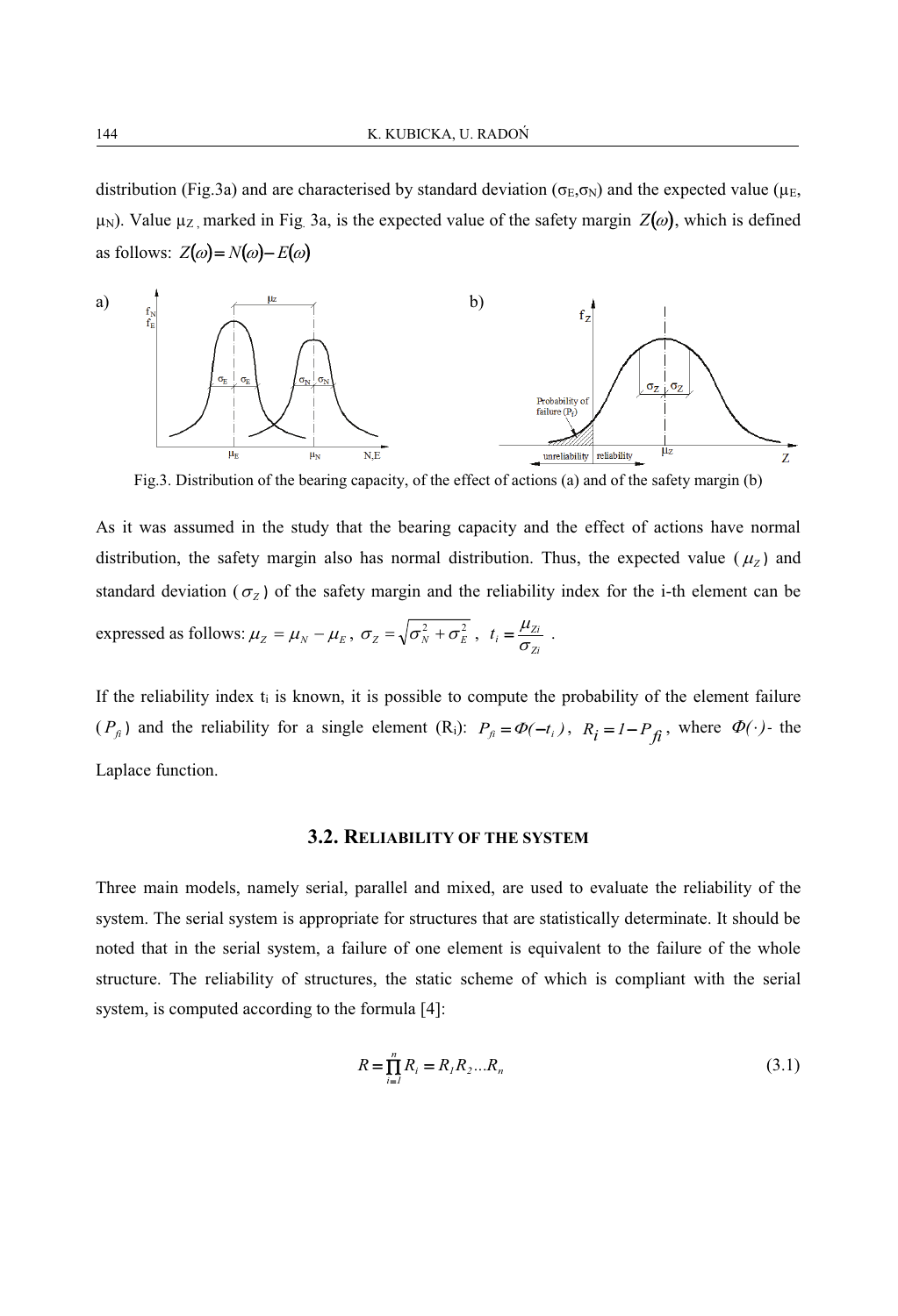The parallel system is appropriate for some structures that are statically indeterminate. In the parallel system, the structure remains reliable as long as at least one element is reliable. The reliability of the parallel system is computed as follows [4]:

$$
R = I - \prod_{j=1}^{m} (I - R_j)
$$
\n(3.2)

A majority of statically indeterminate structures is in line with mixed systems. The two basic systems are parallel-serial and serial-parallel. In real structures, however, mixed systems are usually more complicated. An example of the mixed system will be presented further in the paper.

## **4. RELIABILITY ANALYSIS OF THE TRUSS UNDER FIRE CONDITION**

The presented method combines the fire and reliability analysis. The fire analysis was carried out according to the method described in [1,3]. The temperatures of fire gases and elements were calculated in the deterministic way. The influence of randomness was taken into consideration in the bearing capacity and the effect of actions. For both values, appropriate standard deviation was assumed. The structures were loaded only by the dead load  $(P_k)$ . It is assumed that coefficient of variation is  $v_E = 0.06$  [5], which gives  $\sigma_E = 0.06 P_k$ .

The bearing capacity depends on a few factors, where yield strength  $(f_y)$  and area of cross-section (A) were assumed to be random with coefficients of variation  $v_f = 0.08$  and  $v_A = 0.06$  according to [5]. The remaining parameters were treated as deterministic. Thus, the coefficient of variation for bearing capacity (N) is defined as follows:  $v_N = \sqrt{v_{f_V}^2 + v_A^2} = \sqrt{0.08^2 + 0.06^2} = 0.1$ .

The reliability analysis was carried out according to the method presented in Chapter 3.

The entrance data were the mean values of the effect of actions and the bearing capacity, which was calculated according to [1]. Then, the reliability for each element of the structure was calculated [Table 1].

In this way, the reliability of the whole structure was determined (highlighted **R**). This value was calculated in different way for the statically determinate and indeterminate truss, which will be described in the following part of the paper.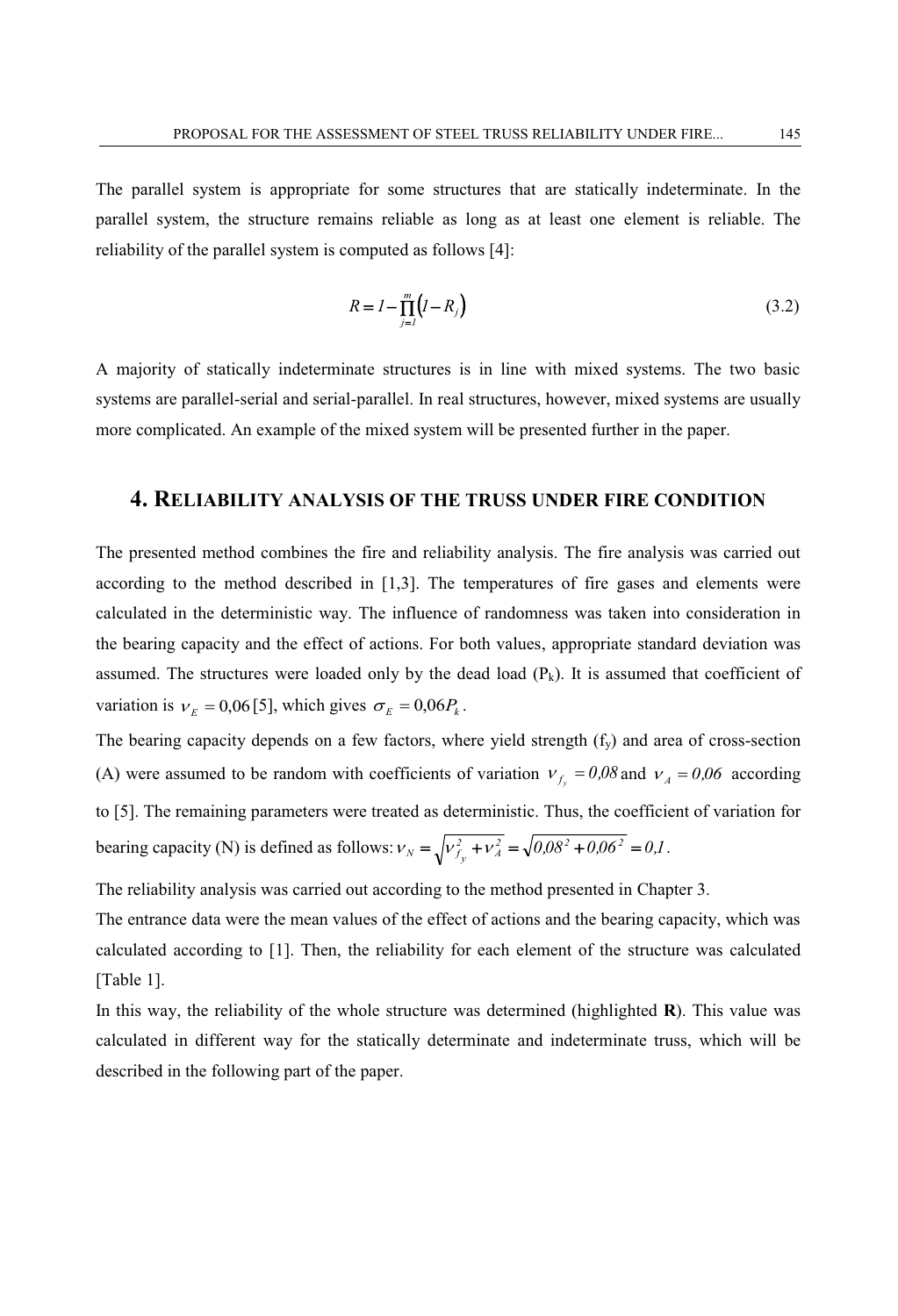| Element                                                    | Expected value of the effect of<br>ЦË<br>actions of the <i>i</i> element | effect of actions $\sigma_{\rm Ei}(\nu=6\%$<br>Standard deviation of the | Expected value of the bearing<br>capacity of the <i>i</i> element µNi | bearing capacity $\sigma_{\text{Ni}}$ (v=10%)<br>Standard deviation of the | Expeted value of the margin<br>$\mathbf{H}$<br>of safety | Standard deviation of the<br>margin of safety $\sigma_{Zi}$ | $t_i = \mu_{Zi}/\sigma_{Zi}$   | Probability of the failure of<br>the <i>i</i> element P <sub>fi</sub> | Reliability of the <i>i</i> element R |
|------------------------------------------------------------|--------------------------------------------------------------------------|--------------------------------------------------------------------------|-----------------------------------------------------------------------|----------------------------------------------------------------------------|----------------------------------------------------------|-------------------------------------------------------------|--------------------------------|-----------------------------------------------------------------------|---------------------------------------|
| 1                                                          | $E_1$                                                                    | $E_1 \cdot 0.06$                                                         | $N_1$                                                                 | $N_1 \cdot 0.1$                                                            | $N_1-E_1$                                                | $\sqrt{\sigma_{E_I}^2 + \sigma_{N_I}^2}$                    | $\frac{\mu_{Zi}}{\sigma_{Zi}}$ | $\Phi(-t_1)$                                                          | $1-P_1$                               |
|                                                            | $\bullet$                                                                | $\cdot$                                                                  | ٠                                                                     | $\ddot{\phantom{0}}$                                                       | $\cdot$                                                  |                                                             | $\cdot$                        | $\cdot$                                                               |                                       |
| $\mathbf{i}$                                               | $E_i$<br>$E_i \cdot 0.06$                                                |                                                                          | $N_i$                                                                 | $N_i \cdot 0.1$                                                            | $N_i-E_i$                                                | $\sqrt{\sigma_{E_i}^2 + \sigma_{N_i}^2}$                    | $\frac{\mu_{Zi}}{\sigma_{Zi}}$ | $\Phi(-t_i)$                                                          | $1-P_i$                               |
| $p_f = l - R$<br>Probability of the failure of truss $p_f$ |                                                                          |                                                                          |                                                                       |                                                                            |                                                          |                                                             | ${\bf R}$                      |                                                                       |                                       |
| Reliability index $\beta$                                  |                                                                          |                                                                          |                                                                       |                                                                            |                                                          |                                                             | $\beta = -\phi^{-1}(\rho_f)$   |                                                                       |                                       |

Table 1. Reliability analysis of structures.

#### **4.1. RELIABILITY ANALYSIS OF THE STATICALLY DETERMINATE TRUSS**

The analysis was carried out for the truss presented in Figure 4. In the table, the profiles of elements and the effect of actions are shown, where (-) means compression. All elements were assumed to be made from S275 steel. The only load was the dead load p=3kN/m applied to the top flange, and it was converted to concentrated forces in the nodes.



Fig.4. Statically determinate steel truss.

The thermal analysis was carried out for insulated and uninsulated structure. All the elements were assumed to be heated from each side. In a fire, the compressed elements are the most threatened with the bearing capacity loss. The figures below present the results for the top flange elements [Fig.5a] and the posts [Fig.5b]. Grey lines represent the analysis results for the uninsulated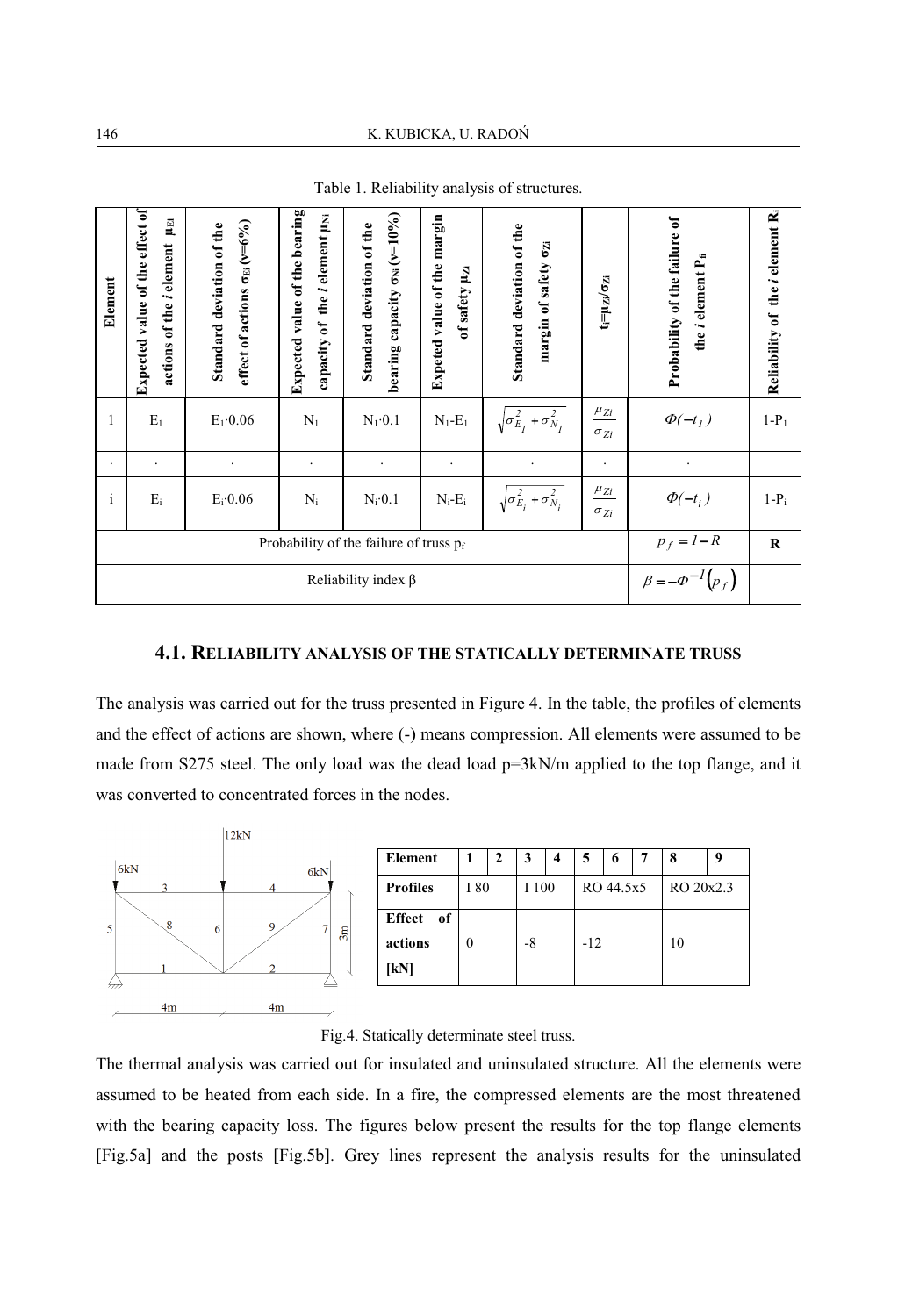structure, whereas the black ones show those for the insulated one. Solid lines indicate temperatures of the elements, and the dotted ones mark the critical temperature. Spray-applied mineral fibre with the thickness of 1.5 cm was assumed as an insulation. This material is characterized by the following parameters: density  $\rho_p = 800 \text{kg/m}^3$ , specific heat  $c_p = 1700 \text{J/(kgK)}$ , thermal conductivity  $\lambda_p=0.2$  W/(mK). As shown in the analysis, in the structure without insulation, the bearing capacity was exceeded in the seventh minute for the top flange elements, and in the ninth minute for the posts, so it was impossible to determine the critical temperature in successive minutes.



Fig.5. Temperature analysis of compressed elements: a) elements of the top flange (3,4), b) posts (5,6,7)

In the next part of analysis, for each step: 0, 5, 10, 15, 20, 25 and 30 minutes, the reliability analysis was carried out. The truss has statically determinate scheme and corresponds to the serial system, consequently, the failure of any element (1-9) results in the failure of the whole structure. The reliability of the structure  $(\mathbf{R})$  is calculated according to equation (3.1), particularly:

$$
R = \prod_{i=1}^{9} R_i = R_1 \cdot R_2 \cdot R_3 \cdot R_4 \cdot R_5 \cdot R_6 \cdot R_7 \cdot R_8 \cdot R_9
$$

The results of the reliability analysis are presented in Fig. 6. The required value of the reliability index  $(\beta)$  was assumed, according to [6], to equal 1.34.



Fig.6. Monitoring the reliability index for statically determinate truss in successive minutes of the fire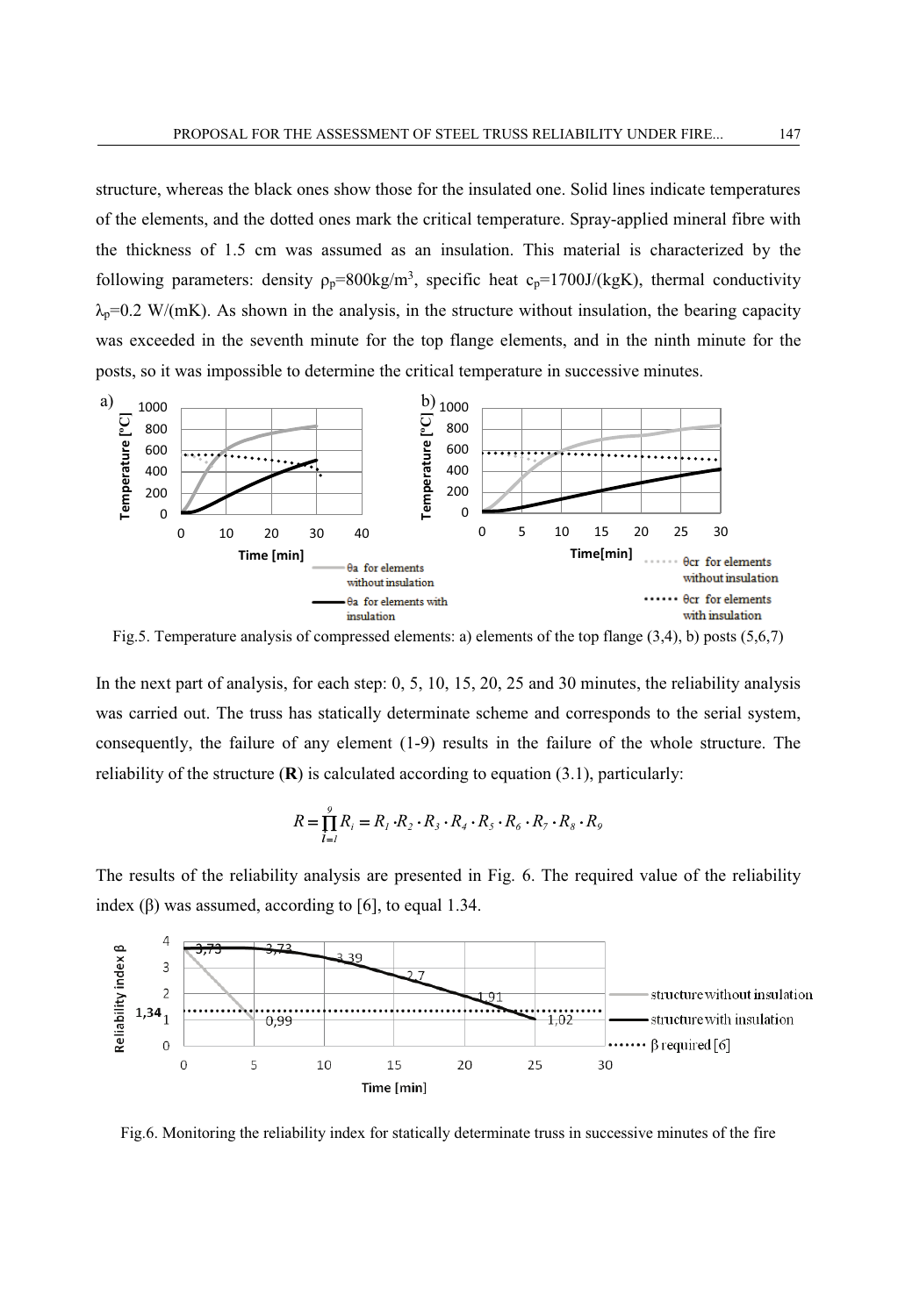The thermal analysis of single elements indicates that the failure of uninsulated truss will occur as a result of exceeding critical temperature by compressed elements *after* 5 minutes. The reliability analysis of the truss as a whole structure points out that the structure without insulation is unreliable *before* the fifth minute. In addition, a decrease in the reliability index in this case is very rapid. The thermal analysis of elements of insulated truss indicates that the failure occurs after 25 minutes as a result of exceeding the critical temperature by the elements of the top flange. The reliability analysis shows that structure will be safe for less than 25 minutes.

#### **4.2. RELIABILITY ANALYSIS OF THE STATICALLY INDETERMINATE TRUSS**

The following part presents the analysis of the indeterminate truss that is shown in Fig.7.

|     | 6kN | 6kN | Element                       | 1,3       | 2,4         | 5,6       |
|-----|-----|-----|-------------------------------|-----------|-------------|-----------|
|     |     |     | Profiles (Truss "A")          | I 80      | RO 33.7x3.6 | RO 30x3.2 |
| 21  |     | F.  | <b>Profiles (Truss "B")</b>   | RO 33.7x4 | RO 33.7x4   | RO 33.7x4 |
| יחי |     |     | <b>Effect of actions [kN]</b> | 1.00      | $-5.25$     | $-1.25$   |
|     | 4m  |     |                               |           |             |           |

#### Fig.7. Statically indeterminate truss

Basic assumptions are the same as in the case of the statically determinate truss. For the analyzed truss, the mixed system is appropriate. In such a system, kinematically admissible failure mechanisms (KAFM) must be defined. The first KAFM and its system diagram are shown in Fig. 8. This KAFM represents situations when the structure failure occurs as the result of the failure of both cross-braces (5,6). The reliability for this mechanism  $(R<sub>1</sub>)$  is calculated as for the parallel system (3.2).



Fig.8. I kinematically admissible failure mechanism for the statically indeterminate truss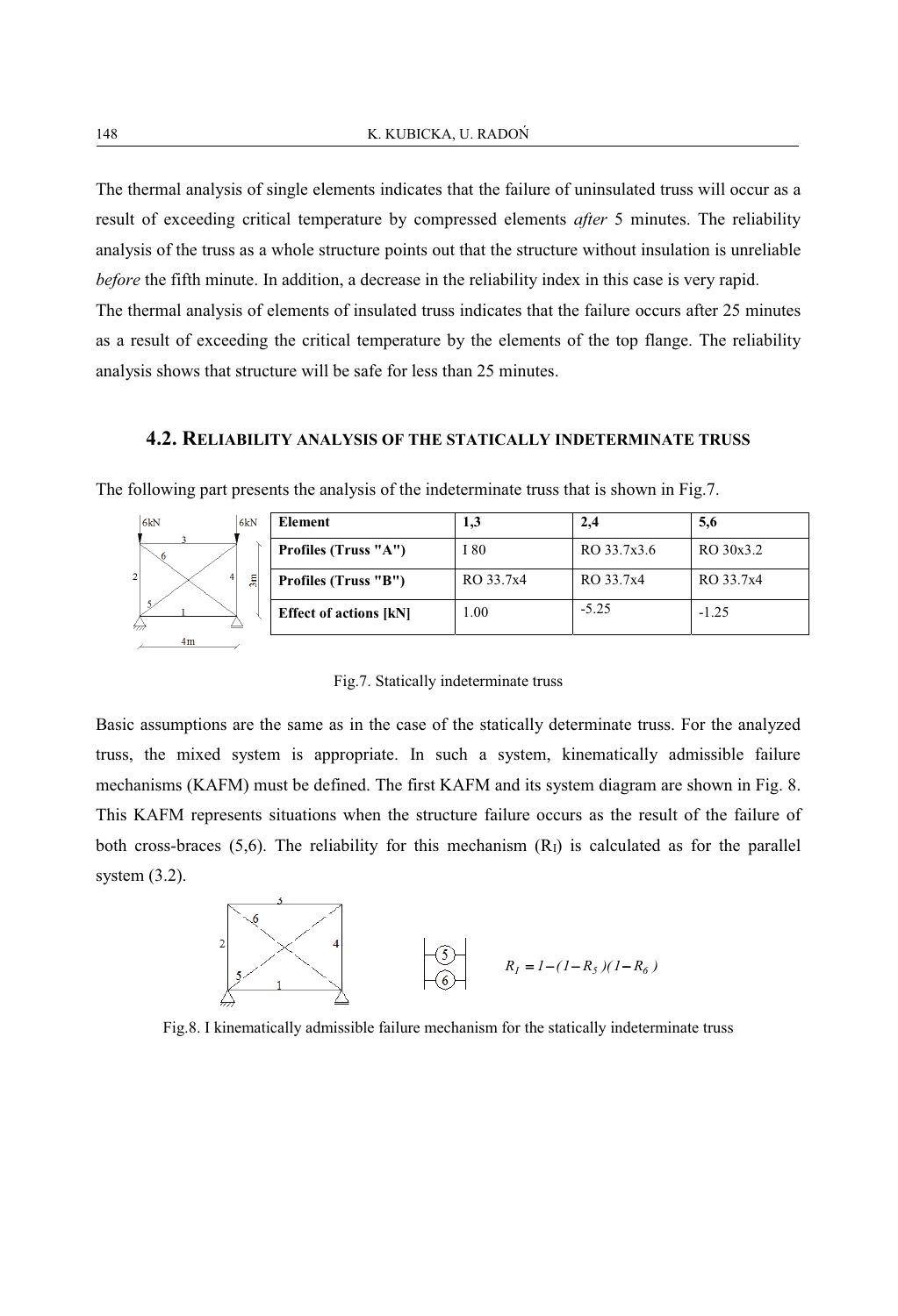In the II KAFM (Fig.9), the structure failure results from the failure of one of cross braces (5,6) and one of the elements 1-4. Consequently, reliability is calculated in two steps, first serial (RIIA'RIIB), and then parallel  $(R_{II})$ .



Fig.9. II kinematically admissible failure mechanism for the statically indeterminate truss

The last III KAFM (Fig.10) represents the structure failure due to the failure of any pair of elements 1-4. The reliability for this mechanism is calculated as for the parallel-serial system in the way shown below.



Fig.10. III kinematically admissible failure mechanism for the statically indeterminate truss.

When reliabilities for I-III KAFM ( $R_I$ ,  $R_{II}$ ,  $R_{III}$ ) are known, the reliability of the whole truss is calculated as follows:

$$
R = R_I \cdot R_{II} \cdot R_{III}
$$

because all KAFMs are connected in a serial way.

The reliability analysis of the statically indeterminate truss under fire condition was carried out in accordance with the method presented above. The results are shown in Fig.13.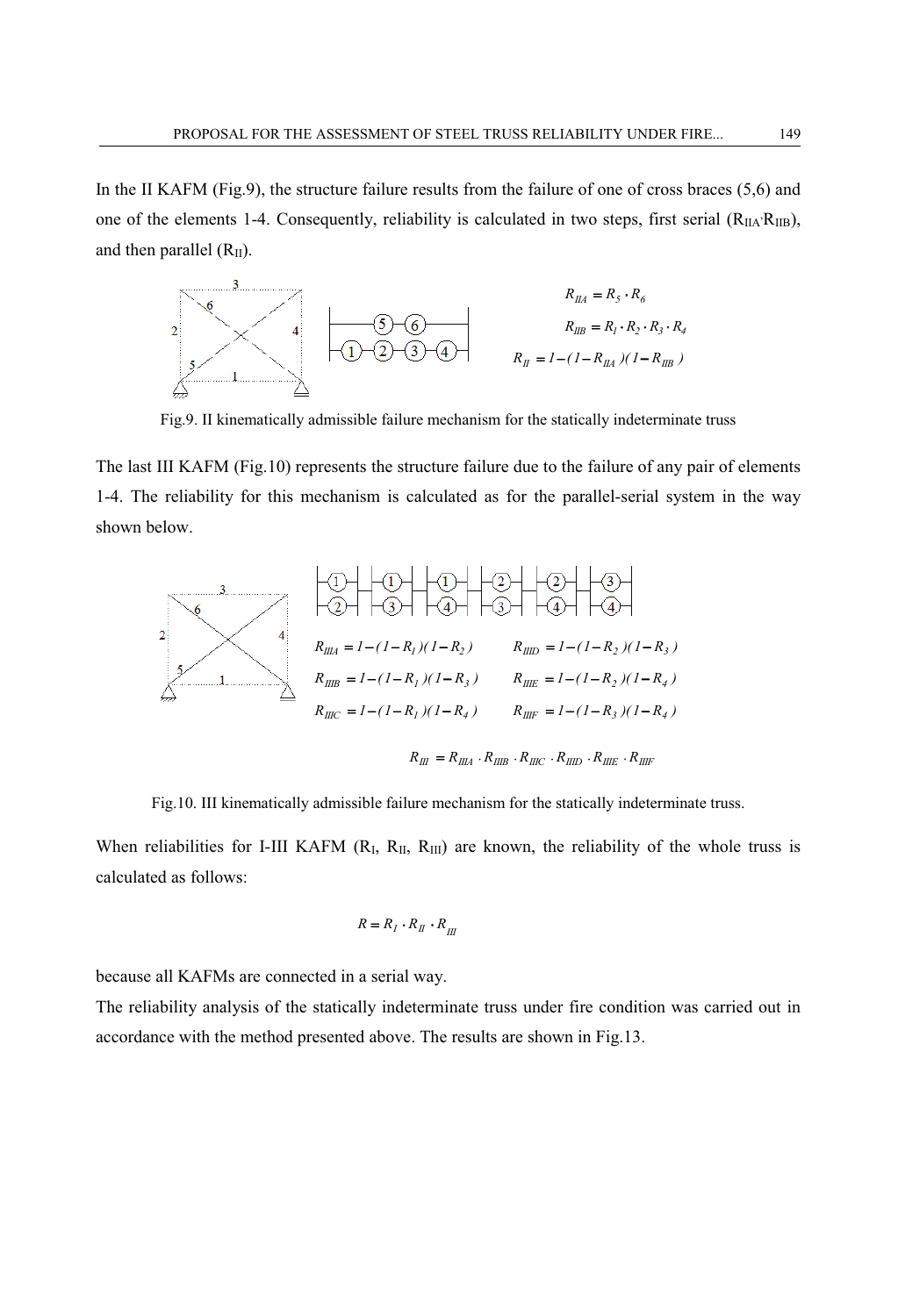

Fig.11. Monitoring the reliability index for the statically indeterminate truss in successive minutes of the fire

As can be seen in Table 2, truss "B" achieved better results than truss "A". In the table, reliability indexes for single elements of the truss in the persistent design situation are shown. In this case, the required reliability index is equal to 3.8.

| <b>TRUSS</b> | <b>ELEMENT</b> |      |      |  |  |
|--------------|----------------|------|------|--|--|
|              | 1,3            | 2,4  | 5,6  |  |  |
| Truss "A"    | 9.95           | 2.77 | 2.92 |  |  |
| Truss "B"    | 9.9            | 3.23 | 5.83 |  |  |

Table 2. Reliability index for a single element in the persistent design situation.

The compressed elements of truss "A" had reliability indexes lower than 3. During the fire analysis, reliability indexes are reduced as a result of a decrease in the bearing capacity, so under fire conditions, truss "A" dropped below the required value of the reliability index relatively fast. Truss "B" stayed safe longer, because reliability indexes of single elements were higher. To ensure greater safety, the profile of posts (elements 2,4) should be extended to reach the reliability index higher than 3.8.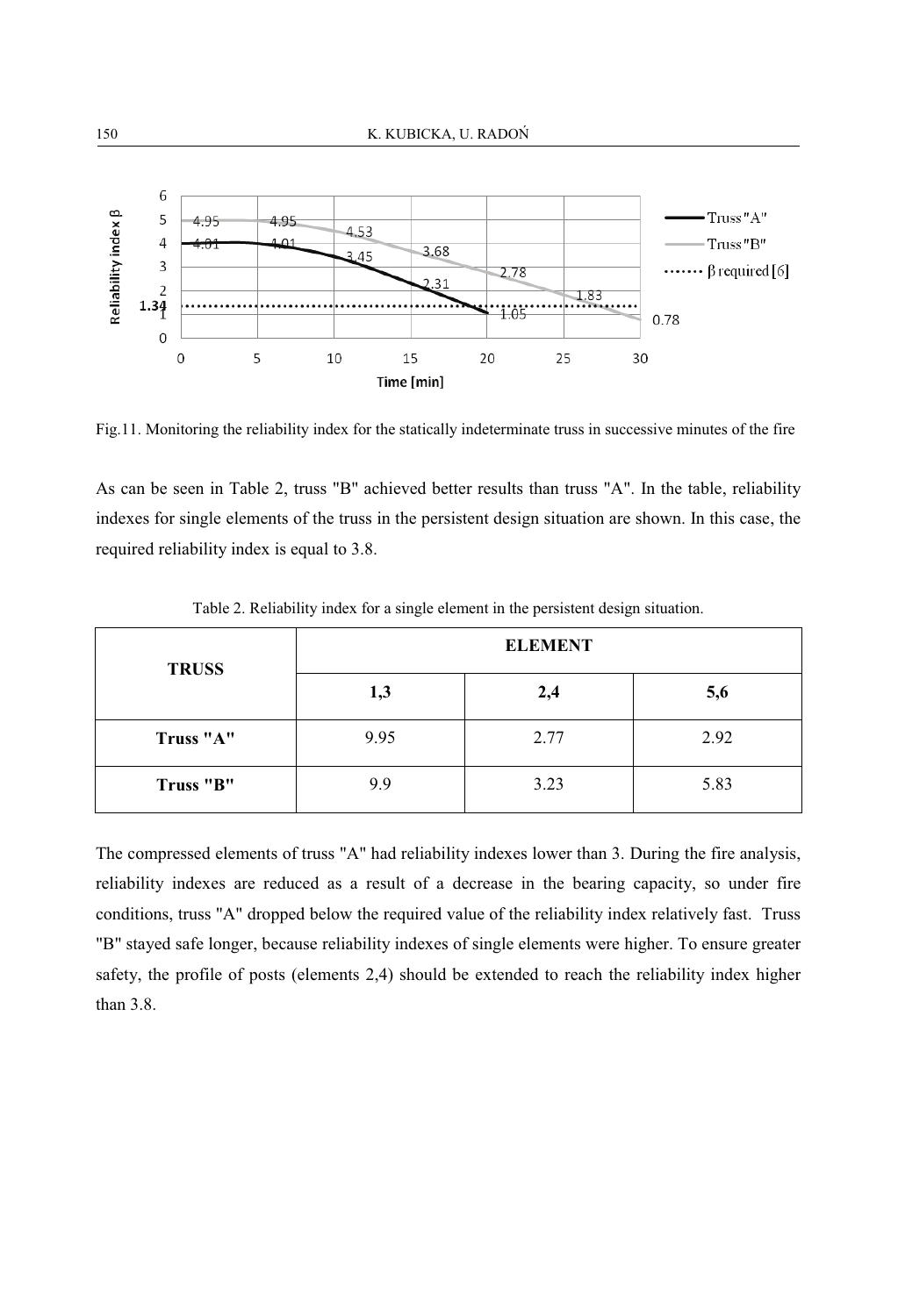# **5. CONCLUSIONS**

The reliability of the structure depends on the random variability of the effect of actions, the bearing capacity of each element being a component of the system, and primarily on the description of the reliability structure. In the persistent design situation, for the construction solution involving lattice truss in the form of statically indeterminate truss, a substantially much higher reliability index was obtained than it was the case for the statically determinate truss.

Structural design which utilizes the ultimate limit state method with partial safety factors, without taking into account the reliability structure may lead to errors in evaluating the reliability of a given building structure.

In the literature, the probabilistic measure of safety for the fire conditions is the minimum safety factor computed for the main structural elements at the ultimate limit state.

The present study is a proposal for the assessment of the reliability of a steel structure by modelling reliability structures both in the persistent design situation and also for fire conditions.

Monitoring the reliability index in successive minutes of the fire duration makes it possible to estimate the probability of the structure failure and to decide whether the required safety level is maintained.

When making calculations for kinematically admissible failure mechanisms, it is necessary to obtain a realistic representation of how a structure will behave in a fire.

### **REFERENCES**

- 1. PN-EN 1993-1-2 Eurocode 3: Design of steel structures. Part 1-2: General rules Structural fire design
- 2. PN-EN 1991-1-2 Eurocode 1: Action on structures. Part 1-2: General actions Action on structures exposed to fire.
- 3. PN-EN 1993-1-1 Eurocode 3: Design of steel structures. Part 1-1: General rules and rules for buildings.
- 4. Gwóźdź M., Machowski A., The selected studies and calculations of building structures by probabilistic methods, Politechnika Krakowska, Kraków, 2011 [in Polish]
- 5. Maślak M., The fire durability of steel bar structures, Politechnika Krakowska, Kraków, 2008 [in Polish]
- 6. Maślak M., Assessment of the fire safety level ensured by a steel load-bearing structure when subjected to a fire, Eighth International Conference on Advances in Steel Structures, Lisbon, Portugal, July 22-24, 2015 (post conference materials on pen-drive, 15 pages).

*Received 11. 09. 2015 Revised 14. 10. 2015*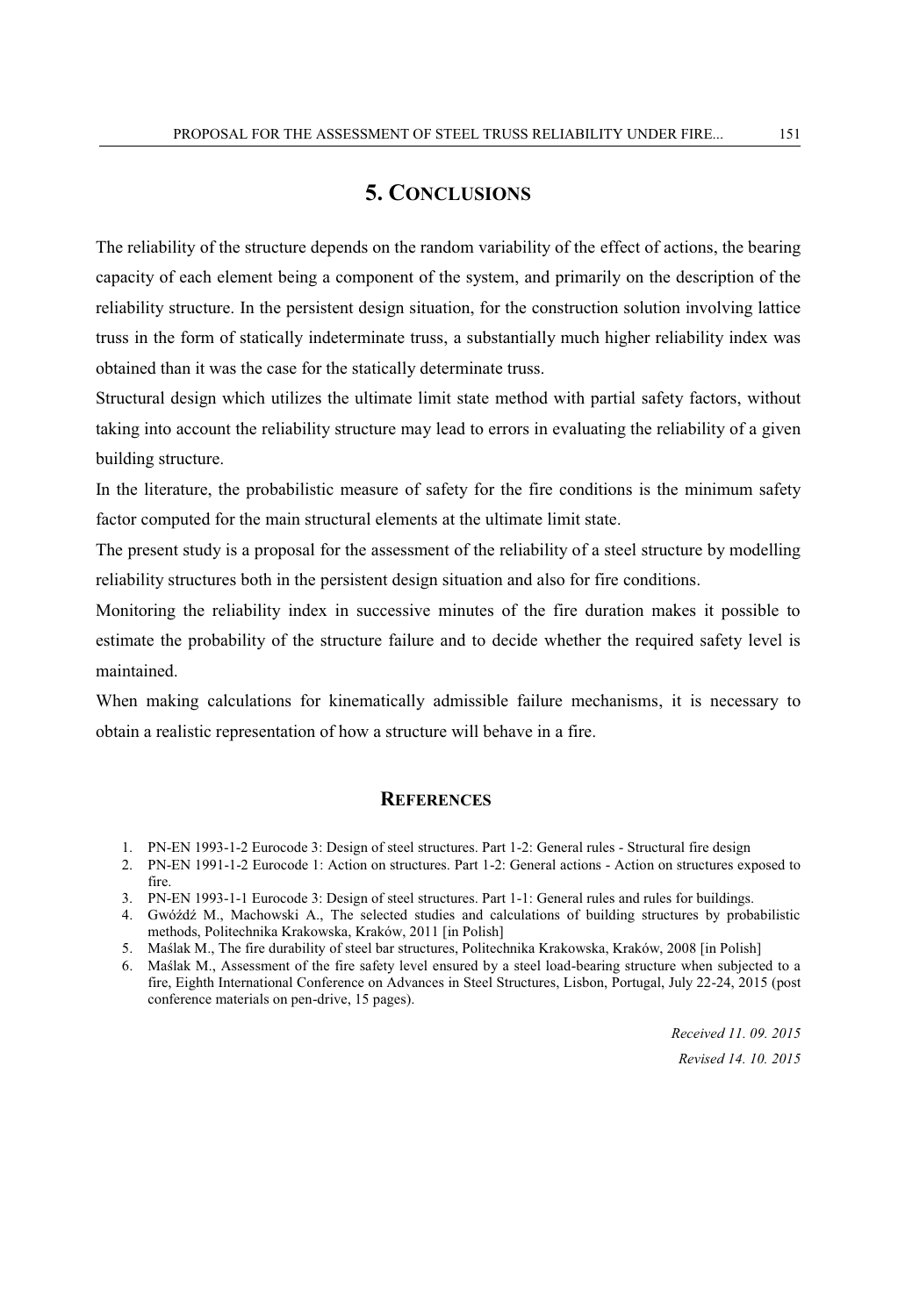### **LIST OF FIGURES AND TABLES**

Fig. 1. Mechanical properties of steel at fire temperatures.

Rys. 1. Właściwości mechaniczne stali w temperaturach pożarowych

Fig. 2. Methods of the fire analysis

Rys. 2. Metody analizy pożarowej

Fig. 3. Distribution of the bearing capacity, of the effect of actions (a) and of the safety margin (b)

Rys. 3. Rozkład nośności i efektu oddziaływań (a) oraz marginesu bezpieczeństwa (b)

Tab.1. Reliability analysis of structures.

Tab.1. Analiza niezawodnościowa konstrukcji

Fig.4. Statically determinate steel truss.

Rys.4. Statycznie wyznaczalna stalowa kratownica.

Fig.5. Temperature analysis of compressed elements: a) elements of the top flange (3,4), b) posts (5,6,7)

Rys.5. Analiza temperaturowa ściskanych elementów: a) półki górnej (3,4), b) słupków (5,6,7)

Fig.6. Monitoring the reliability index for the statically determinate truss in successive minutes of the fire

Rys.6. Śledzenie wskaźnika niezawodności dla statycznie wyznaczalnej kratownicy w kolejnych minutach pożaru

Fig.7. Statically indeterminate truss

Rys.7. Statycznie niewyznaczalna kratownica

Fig.8. I kinematically admissible failure mechanism for statically indeterminate truss

Rys.8. I kinematycznie dopuszczalny mechanizm zniszczenia dla statycznie niewyznaczalnej kratownicy

Fig.9. II kinematically admissible failure mechanism for statically indeterminate truss

Rys.9. II kinematycznie dopuszczalny mechanizm zniszczenia dla statycznie niewyznaczalnej kratownicy

Fig.10. III kinematically admissible failure mechanism for statically indeterminate truss

Rys.10. III kinematycznie dopuszczalny mechanizm zniszczenia dla statycznie niewyznaczalnej kratownicy

Fig.11. Monitoring the reliability index for the statically indeterminate truss in successive minutes of the fire

Rys.11. Śledzenie wskaźnika niezawodności dla statycznie niewyznaczalnej kratownicy w kolejnych minutach pożaru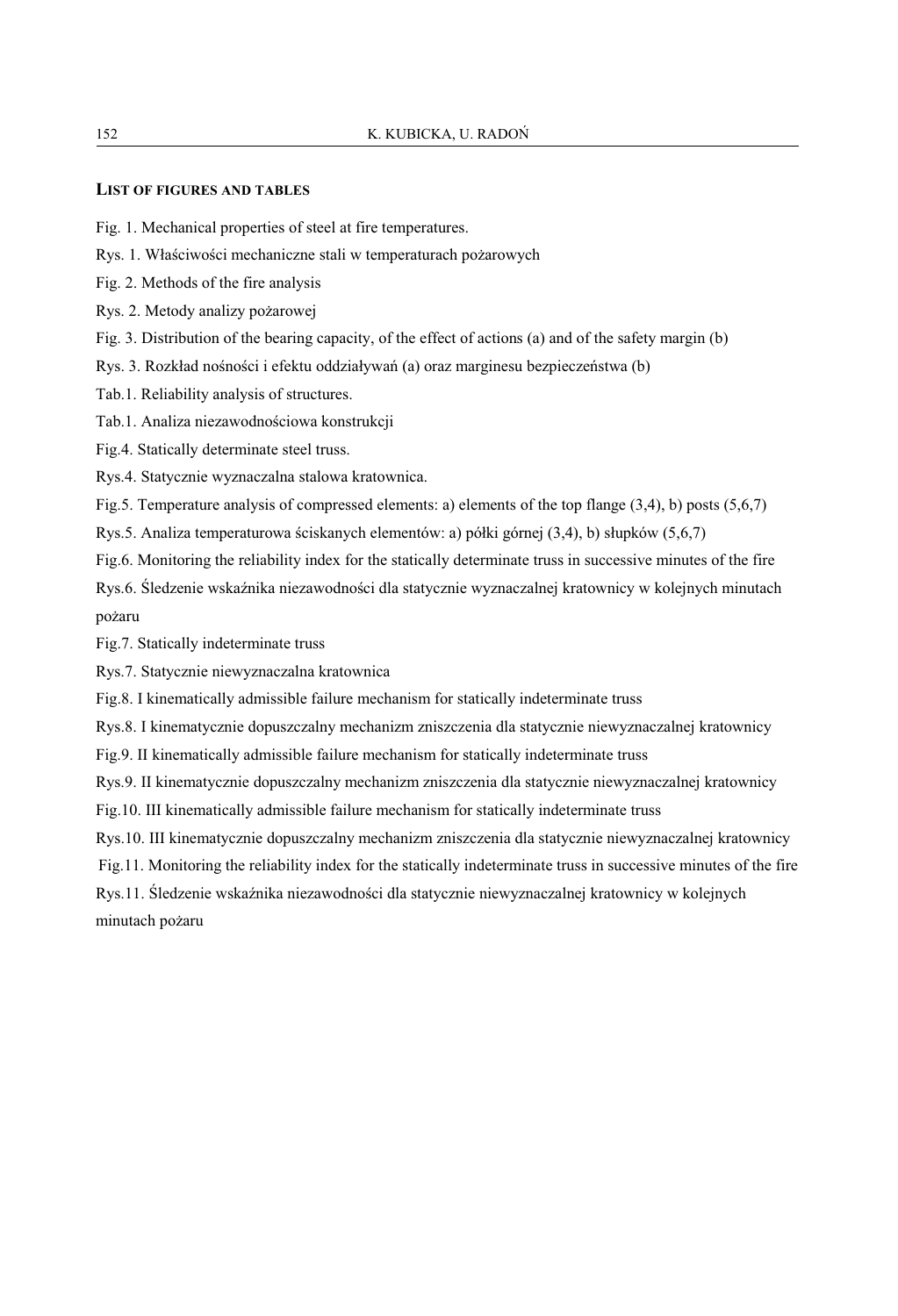#### **PROPOZYCJA OCENY NIEZAWODNOŚCI STALOWEJ KRATOWNICY W WARUNKACH POŻAROWYCH**

*Słowa kluczowe***:** niezawodność, system szeregowy, system równoległy, analiza pożarowa, wskaźnik niezawodności Hasofera-Linda

Artykuł przedstawia propozycję oceny niezawodności stalowej kratownicy (statycznie wyznaczalnej i niewyznaczalnej) w podstawowej i wyjątkowej sytuacji projektowej. W analizie zastosowano podejście probabilistyczne z globalnym wskaźnikiem niezawodności Hasofera-Linda obliczanym w kolejnych krokach czasowych dla konstrukcji jako całości, a nie poszczególnych elementów. Kratownica statycznie wyznaczalna została zamodelowana jako układ szeregowy z punktu widzenia niezawodności. Dla kratownicy statycznie niewyznaczalnej poprzez badanie osobliwości macierzy sztywności konstrukcji określono kinematycznie dopuszczalne mechanizmy zniszczenia, przekształcające ją w układ geometrycznie zmienny. Dla tak postawionego zadania zbudowano szeregowo-równoległy model niezawodnościowy.

Stal jest materiałem chętnie wykorzystywanym w budownictwie ze względu na szereg korzystnych właściwości, głównie mechanicznych. Niemniej jednak nie jest to materiał pozbawiony wad. Główną, najpoważniejszą jest wyjątkowo niska odporność na wysokie temperatury. Wraz ze wzrostem temperatury gazów pożarowych właściwości mechaniczne stali: granica plastyczności i moduł sprężystości ulegają redukcji co w bezpośredni sposób przekłada się na spadek nośności.

Projektowanie konstrukcji stalowych w warunkach pożaru może być przeprowadzane według trzech metod: nośności, temperatury, czasu. W każdej z tych metod musi być znana temperatura gazów pożarowych, którą określa się korzystając z krzywych pożarowych. W pracy analiza pożarowa została przeprowadzona przy przyjęciu standardowej krzywej pożarowej. Znając temperaturę gazów pożarowych, można określić temperaturę jaką osiągają poszczególne pręty, a następnie porównać ją z temperaturą krytyczną. Takie podejście umożliwia sprawdzenie konstrukcji w dziedzinie czasu. Ponadto znajomość zmiany temperatury w elementach pozwala stwierdzić czy istnieje konieczność uwzględniania zmian dotyczących właściwości mechanicznych stali. W sytuacji pożaru wzory pozwalające określić nośność elementów rozciąganych i ściskanych ulegają modyfikacji w stosunku do podstawowej sytuacji projektowej.

Metoda przedstawiona w artykule łączy analizę pożarową i niezawodnościową. Analiza pożarowa została przeprowadzona według procedur opisanych w Eurokodach. Temperatura gazów i elementów została obliczona w sposób deterministyczny. Losowe parametry zostały uwzględnione podczas obliczania nośności i efektów oddziaływań. W pracy założono, że zarówno nośność elementu, jak i efekt oddziaływań mają rozkład normalny i są charakteryzowane poprzez odchylenie standardowe (σ<sub>E</sub>,σ<sub>N</sub>) i wartość oczekiwaną (μ<sub>E</sub>, μ<sub>N</sub>).. Konstrukcja była obciążona jedynie obciążeniem stałym o wartości p=3 kN/m, przyłożonym do górnego pasa i sprowadzonym do sił skupionych w węzłach. Nośność jest funkcją granicy plastyczności i pola przekroju poprzecznego, które w pracy potraktowano jako wielkości losowe. Pozostałe parametry traktowano jako deterministyczne. W pracy przeanalizowano dwa rodzaje kratownic: statycznie wyznaczalną i niewyznaczalną. Niezawodność dla obu typów kratownic była liczona w różny sposób w zależności od przyjętego modelu niezawodnościowego. Założono, że wszystkie elementy wykonano ze stali S275. Analizę termiczną przeprowadzono dla izolowanych i nieizolowanych prętów konstrukcji. Założono, że wszystkie elementy są ogrzewane z każdej strony. Jako izolację przyjęto natryskowe włókno mineralne o grubości 1,5 cm.